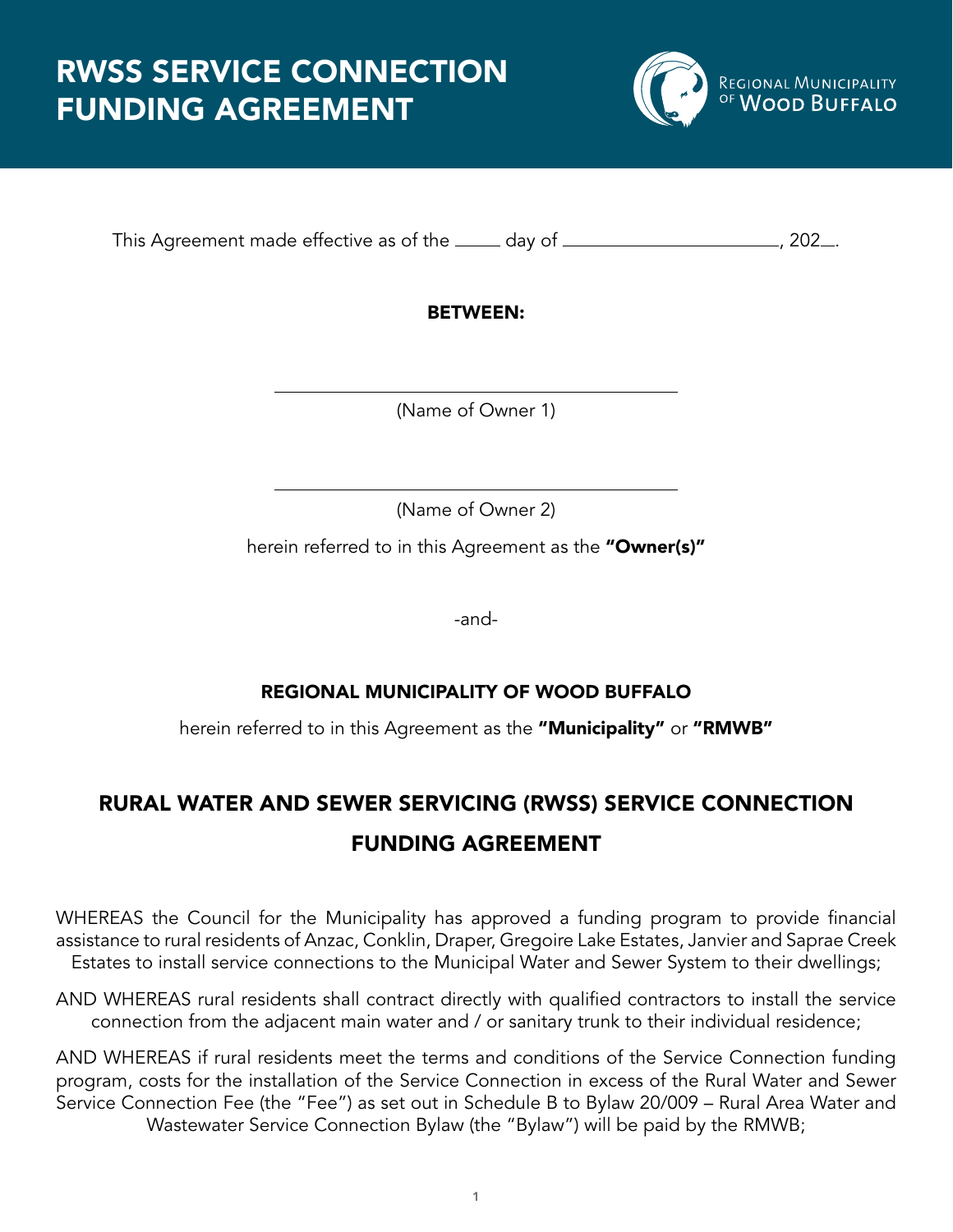

AND WHEREAS the Rural Water and Service Funding Program will expire five years after the commencement of the applicable Program Period as defined in the Bylaw;

In consideration of the mutual promises made by each party and the terms and conditions specified in this Agreement, the parties agree as follows:

- 1. In this Agreement the following definitions apply:
	- a. "Application Form" means an application form as required by the RMWB satisfactorily completed by the Owner to qualify for the funding program, attached hereto as **Schedule A**;
	- b. "Assignment of Payment Agreement (the "Assignment")" means an assignment agreement signed by the Owner assigning the costs for the installation of the Service Connection in excess of the Fee and all rights the Owner may have to the cost of the Service Connection to the Certified Contractor selected by the Owner to install the Service Connection on the Owner's Lot, in the form of the attached **Schedule B**;
	- c. "Certified Contractor" means any one of the PS certified Private Sewer Service Connection installation contractors as defined in the Bylaw and as selected by the Owner to install the Service Connection;
	- d. "Completion" means completion pursuant to section 15 of the Bylaw;
	- e. "Final Payment" means the payment to the Certified Contractor as provided for pursuant to sections 15 through 17 of the Bylaw;
	- f. "Funding Program" means the Rural Water and Sewer Servicing funding program approved by Council of the RMWB as set out in the Bylaw for Anzac, Conklin, Draper, Gregoire Lake Estates, Janvier and Saprae Creek Estates;
	- g. "Municipal Water and Sewer System" means the Water System, the Wastewater System, or both as defined in the Bylaw, as the case may be, owned by the RMWB to which the Service Connection will be connected;
	- h. "Owner's Dwelling" means the residential dwelling constructed or to be constructed prior to the termination of the Program Period on the Owner's Lot;
	- i. "Owner's Lot" means the residential parcel of land owned by the Owner as described in paragraph 2 of this Agreement;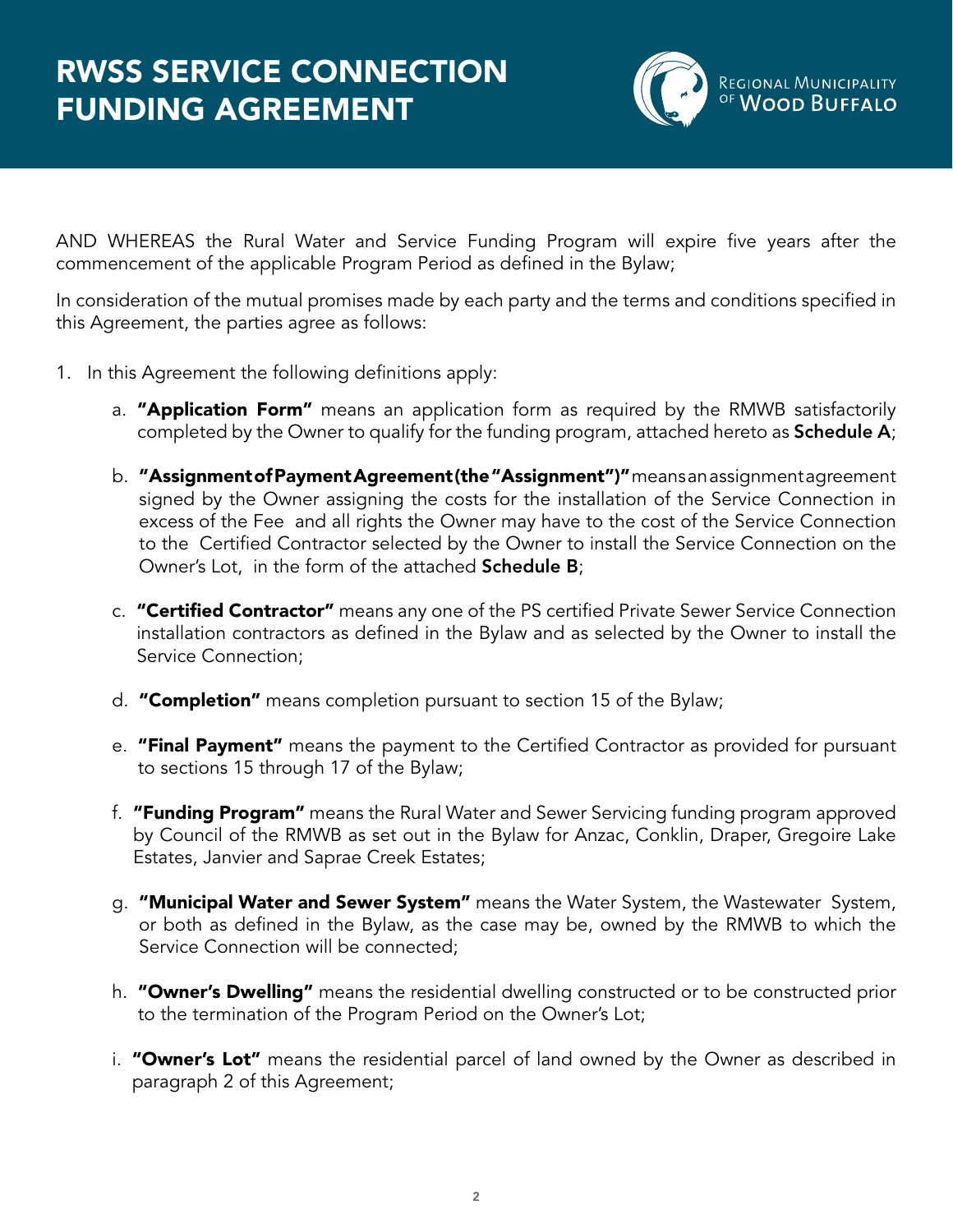

- j. "Quote" means a binding prepared statement from the Certified Contractor estimating the costs of the Service Connection for review, consideration and acceptability for the Funding Program by the RMWB.
- k. "Resident Portion" means the Owner's financial contribution to the cost of the Service Connection, which in Anzac, Conklin, Draper, Janvier, Gregoire Lake Estates and Saprae Creek Estates as defined in Schedule B to the Bylaw and herein as the Fee;
- l. "Service Connection" means the Service Connection as defined in the Bylaw;
- 2. The Owner(s) owns the following parcel of land:

| and legally described as:                                                                                                       |  |
|---------------------------------------------------------------------------------------------------------------------------------|--|
| Plan:<br><u> 1989 - Johann Stoff, deutscher Stoffen und der Stoffen und der Stoffen und der Stoffen und der Stoffen und der</u> |  |
|                                                                                                                                 |  |
| Lot:<br><u> 1980 - Jan Sterling Sterling, mars and der sterling and der sterling and der sterling and der sterling and de</u>   |  |
|                                                                                                                                 |  |

Excepting thereout all mines and minerals (in this Agreement, the "Owner's Lot")

- 3. The Owner wishes to connect to the Municipal Water and Sewer System based on specific needs of the dwelling in accordance with the Bylaw and all relevant enactments, regulations, codes and guidelines for the installation, inspection, safe operation, maintenance and repair of the Service Connection.
- 4. The Owner shall arrange and independently contract with a Certified Contractor for design and construction including but not limited to site inspections, geotechnical testing, and permits where required and approved by the Municipality. Subject to the Owner complying with the requirements for the Funding Program, including a completed Application Form, the Owner will be liable only for the Fee, with the cost of the Service Connection to be paid by the RMWB.
- 5. The Owner, after selecting a Certified Contractor, will complete an Assignment of Payment in favour of the Certified Contractor. The Owner must present this Assignment of Payment to the RMWB with an Application, for approval.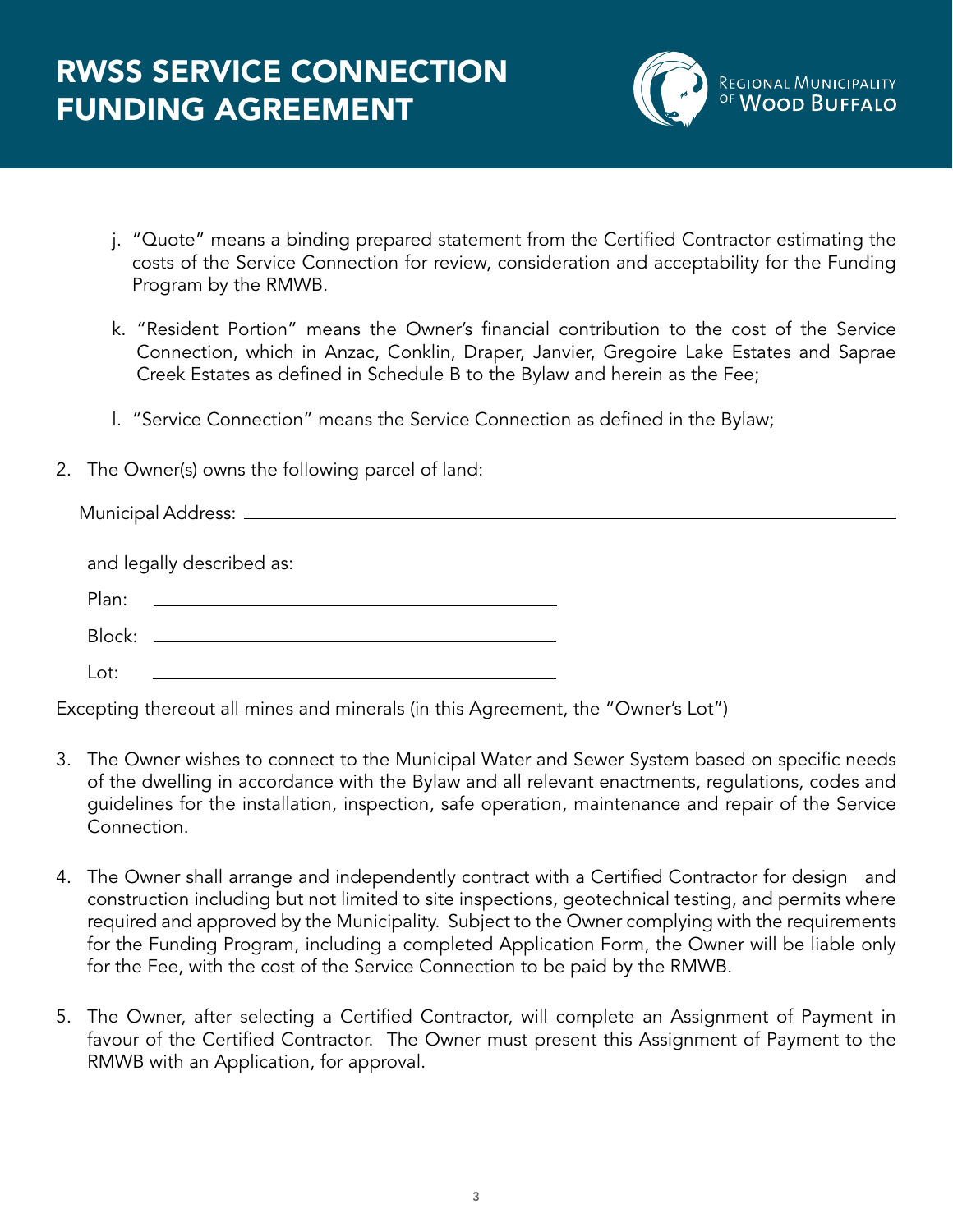# RWSS SERVICE CONNECTION FUNDING AGREEMENT



6. Prior to commencement of the installation of the Service Connection the Application, the binding Quote or proposed contract between the Owner and the Certified Contractor and the Assignment of Payment must first be approved by the RMWB with confirmation of such approval communicate to the Owner. If the Application Committee constituted pursuant to the

 Bylaw, in the exercise of its powers, does not approve the application materials, the Owner may either:

- a. appeal the decision of the Application Committee to the Appeal Committee as constituted by the Bylaw; or
- b. select an alternate Certified Contractor and re-apply.
- 7. In the event that, during the course of installation of the Service Connection the Certified Contractor determines that they cannot complete the installation for any reason other than the agreed upon cost of the installation, the Certified Contractor must stop all work on the Service Connection and immediately inform the RMWB and provide the reasons for the non-fulfillment of the installation. The Application Committee or the Appeal Committee upon Appeal will review the reasons for the non-fulfillment of the work and will consider and make a decision, in their sole discretion, may work with the owner to facilitate the completion of the installation, failing which the Certified Contractor will discontinue all work on the Service Connection unless otherwise decided by the Application Committee or the Appeal Committee.
- 8. Upon satisfaction of the requirements for final payment to the Certified Contractor set forth in sections 15 through 17 of the Bylaw, the RMWB will pay the Certified Contractor for all Service Connection costs.
- 9. The Owner agrees that the RMWB or its agent will have the right at all times to inspect the cost records of the Owner prior to making final payment of the costs to the Certified Contractor.
- 10. The Service Connection must be completed by the deadline set forth in section 11 of the Bylaw, unless there are unexpected circumstances beyond the control of the parties and the Application Committee or the Appeal Committee, may in their sole discretion withhold the payment of some or all of the costs of the Service Connection.
- 11. The Owner shall indemnify and hold harmless the RMWB, its employees and authorized representatives from any and all claims, demands, actions and costs or whatsoever may arise, directly or indirectly, out of any act of omission by the RMWB related to the Funding Program.
- 12. The RMWB does not make any warranty with respect to any design, construction, materials, products, or equipment relating to the work.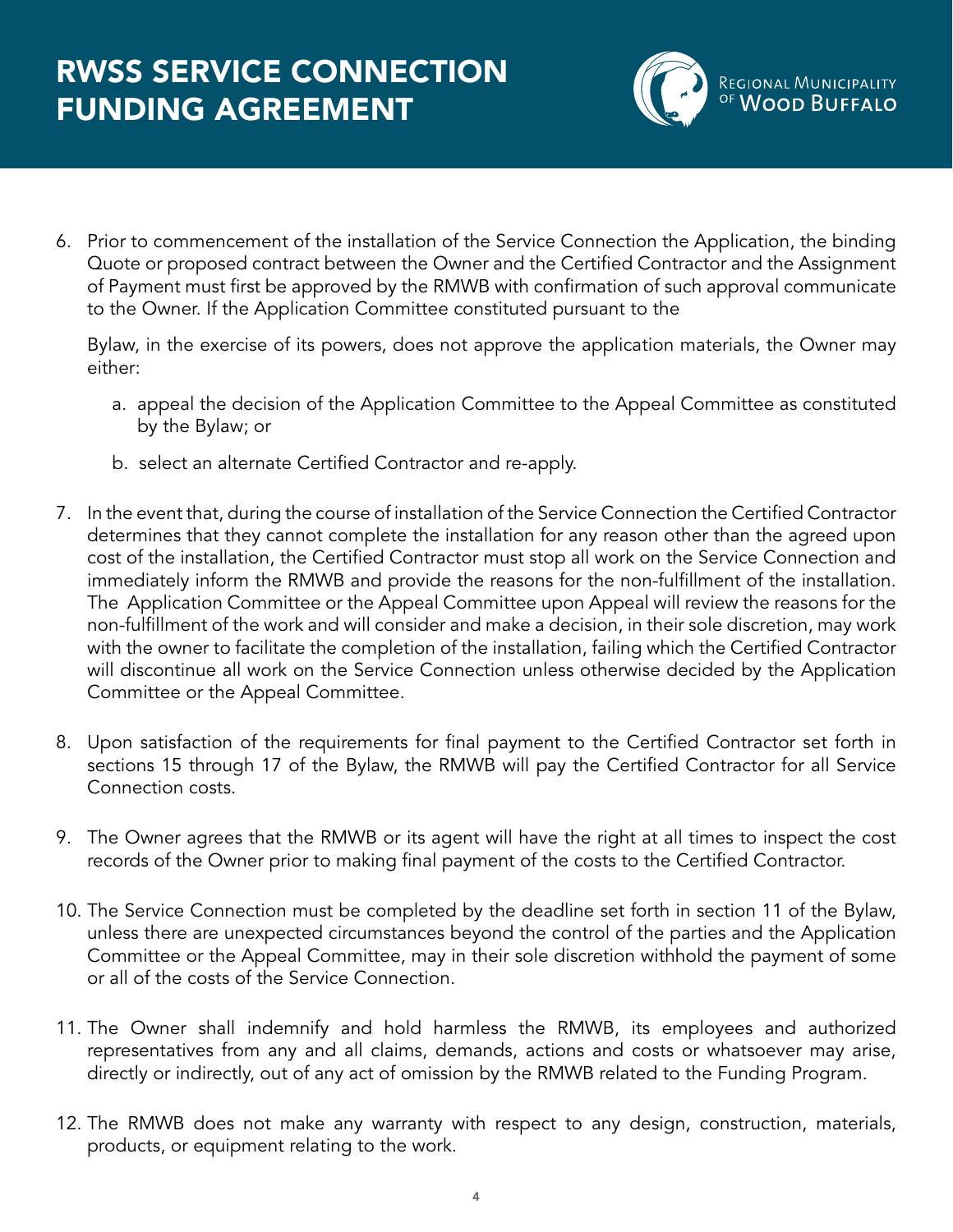

- 13. The Owner shall arrange and contract with the Certified Contractor any written or verbal product warranties.
- 14. The owner acknowledges that any and all employees of the Certified Contractor or the persons engaged in the performance of any of the work, shall be considered employees of the Certified Contractor only and shall not be considered officers, employees, contractors or agents of the RMWB.
- 15. Contractual notices shall be given in writing by personal delivery, by postage prepaid registered mail, or by email to the addresses of the Parties as follows:

| <b>OWNER(S):</b> | <b>RMWB:</b>                                                                                         |
|------------------|------------------------------------------------------------------------------------------------------|
|                  | $\begin{tabular}{ c c } \hline [NAME] - \end{tabular}$                                               |
|                  |                                                                                                      |
| Mailing Address: | Regional Municipality of Wood Buffalo<br>9909 Franklin Avenue<br>Fort McMurray, AB<br><b>T9H 2K4</b> |
|                  | Phone: $\frac{1}{\sqrt{1-\frac{1}{2}}\cdot\frac{1}{2}}$                                              |
|                  |                                                                                                      |

 or at such subsequent address given by such Party to the other Party by Notice in writing from time to time.

- 16. A Notice shall be deemed to have been given and received on the date on which it was delivered or transmitted, if delivered or transmitted on a business day during the regular business hours of the recipient. If it is delivered or transmitted on a day that is not a business day or outside the regular business hours of the recipient, the Notice shall be deemed to have been delivered or transmitted on the following business day.
- 17. The Owner(s) expressly acknowledge that they have read and understand section 26 of the Bylaw and that if the Fee Instalment Payment option set forth in Schedule B to the Bylaw is chosen and that arrears of payments accrue, those amounts will be added to the tax roll of the property of the Owner(s).